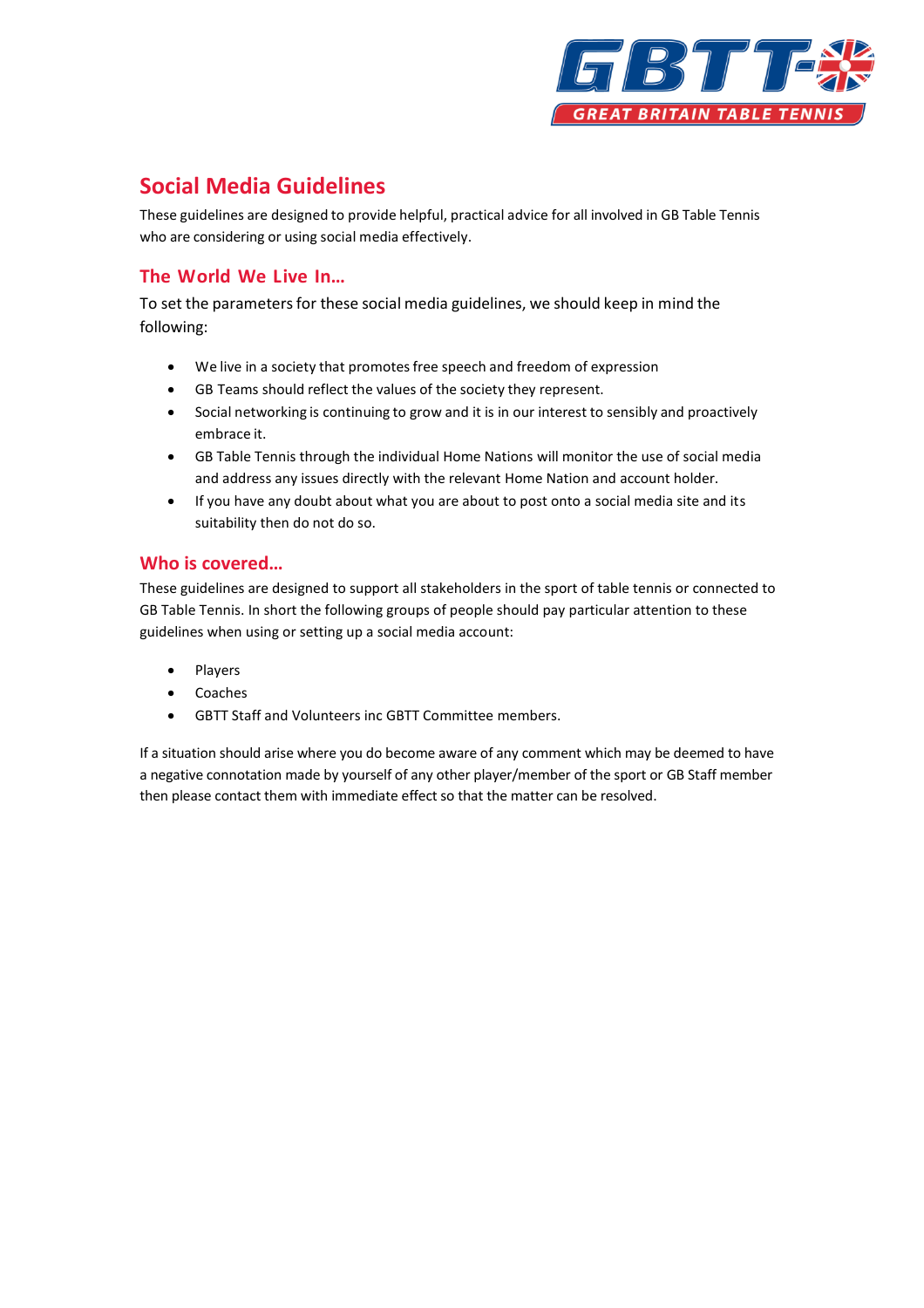

# **Do's and Don'ts…**

| Do's                                                                                                                                                                                                                                                                                                                                                                                                                                                                                                                                                          | Don'ts                                                                                                                                                                                                                                                                                                                                                                                                                                                   |
|---------------------------------------------------------------------------------------------------------------------------------------------------------------------------------------------------------------------------------------------------------------------------------------------------------------------------------------------------------------------------------------------------------------------------------------------------------------------------------------------------------------------------------------------------------------|----------------------------------------------------------------------------------------------------------------------------------------------------------------------------------------------------------------------------------------------------------------------------------------------------------------------------------------------------------------------------------------------------------------------------------------------------------|
| DOShow your personality.<br>Being yourself and letting your personality shine will make it more<br>enjoyable for you. Throwing in a few smiley faces and LOL"s (if you're that<br>way inclined) will make you seem more approachable and encourage more Any gossip or slanderous comments can be easily highlighted and taken<br>people to talk and ask you questions. Use tasteful humour when<br>appropriate.                                                                                                                                               | DON'TTalk negatively about GB Table Tennis, other competitors,<br>countries, organisations (such as funding partners, sponsors or<br>competitors) or brands.<br>the wrong way. Remember that you are an ambassador for your sport.                                                                                                                                                                                                                       |
| DOBe responsible! Remember everyone can see you.                                                                                                                                                                                                                                                                                                                                                                                                                                                                                                              | DON'TForget your rivals may be reading                                                                                                                                                                                                                                                                                                                                                                                                                   |
| Before you write anything, remember that it's public and anyone can take<br>your words and put them in a newspaper, on a website or the TV. Media<br>will be monitoring social media and will use your words as quotes. You are confidence.<br>personally responsible for the content you provide and how you behave<br>online. Be careful and if you're in doubt, don't post it.<br>E.g. Stephanie Rice (an Australian triple Olympic swimming gold medallist)<br>lost a lucrative sponsorship deal after she posted an inappropriate<br>comment on Twitter. | Other competitors may gain confidence if they read any comments you<br>make about poor form in training, feeling tired, upset or low on<br>Eg. A GB gold medallist rower was given the belief that he could win a<br>medal against one of his American competitors by reading his rival's<br>blog: "From his blog I got the impression that he was not some<br>untouchable superstar. He had worries and demons like everyone else.<br>He was beatable." |
| DOInteract!                                                                                                                                                                                                                                                                                                                                                                                                                                                                                                                                                   | DON'TSwear.                                                                                                                                                                                                                                                                                                                                                                                                                                              |
| The more you interact with and reply to fans, the better relationships you<br>will build with them, and the more frequently they will come back to the<br>site and check out your page.<br>People want more than just facts about sports - providing them with your<br>personal experiences and emotional stories will be really valuable to them.<br>Feel free to also talk about your interests and life away from sport if<br>appropriate.                                                                                                                 | Even suggestions of foul or abusive language by replacing letters with<br>symbols e.g. s@ft should be avoided. Similarly, don't get into disputes<br>with your audience - instead, show that you have listened and be<br>responsive in a positive manner.<br>E.g. The ECB suspended Azeem Rafiq, the captain of England under-19<br>team, for his use of inappropriate language on Twitter.                                                              |
| E.g. Usain Bolt has been successful at making a direct connection with fans<br>via social media (2.35M followers on Twitter), allowing him to build<br>relationships with a very large audience.                                                                                                                                                                                                                                                                                                                                                              |                                                                                                                                                                                                                                                                                                                                                                                                                                                          |
| DOShare your sports performances and achievements.                                                                                                                                                                                                                                                                                                                                                                                                                                                                                                            | DON'TAssume anything you delete will completely disappear                                                                                                                                                                                                                                                                                                                                                                                                |
| Take your fans with you on a journey to 2012. Let them know what it<br>requires to be an elite athlete.                                                                                                                                                                                                                                                                                                                                                                                                                                                       | It's almost impossible to completely remove information on social<br>networking sites even if you "remove/delete" it from the original<br>source. There is no way of knowing where it may have been reposted.<br>So think before you post.                                                                                                                                                                                                               |
| DOReport anything that concerns you.                                                                                                                                                                                                                                                                                                                                                                                                                                                                                                                          | DON'TGive out any personal information or encourage a user to do                                                                                                                                                                                                                                                                                                                                                                                         |
| If you see any comments or photos that concern you or you feel in the<br>course of a conversation that somebody may need help or be in danger,<br>report it to the relevant authority.                                                                                                                                                                                                                                                                                                                                                                        | SO.<br>It's OK to share broad information e.g. what town people live in.<br>However exact locations, names of schools etc should not be<br>encouraged.                                                                                                                                                                                                                                                                                                   |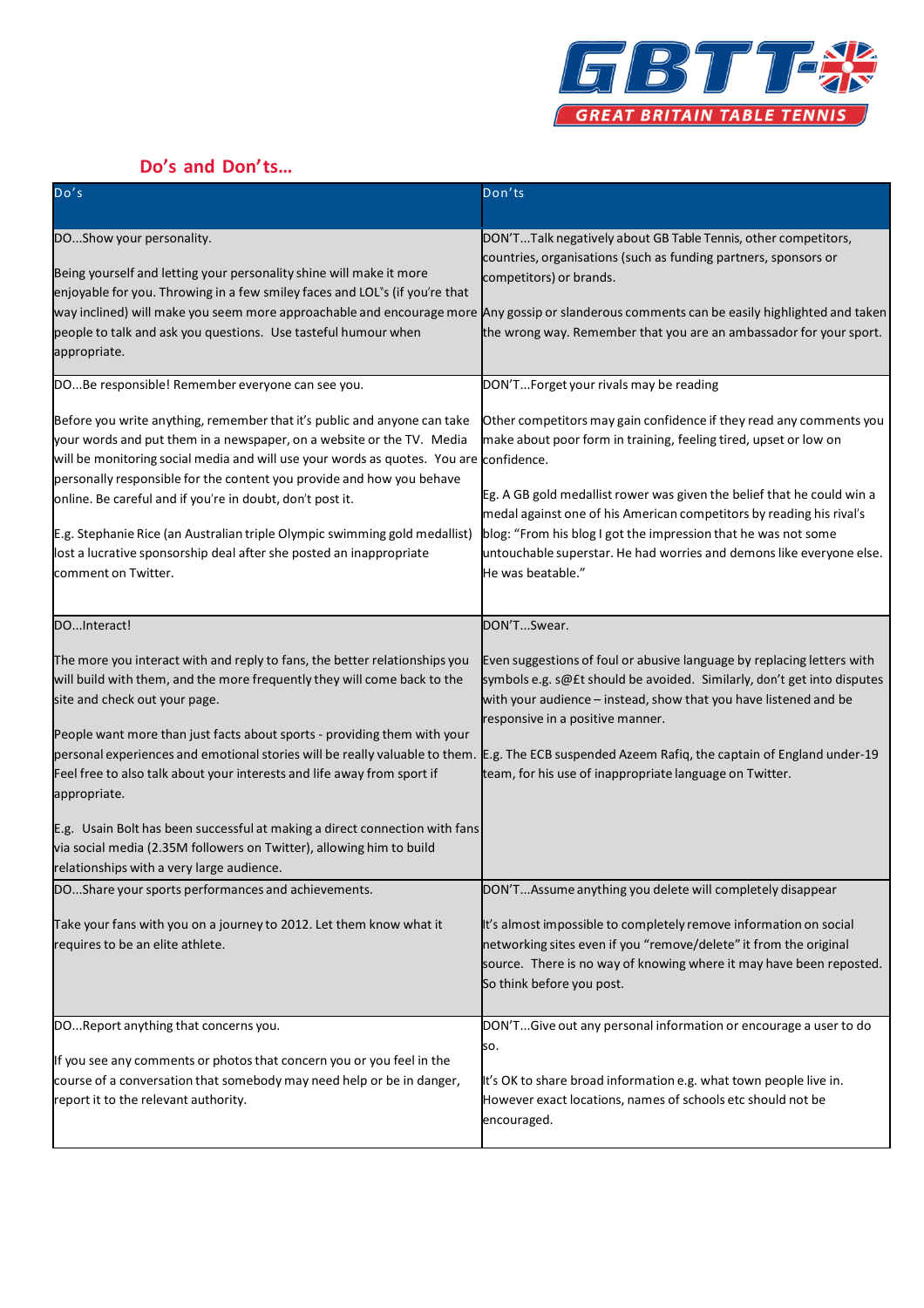

| DOBe honest                                                                                                                                                                                                                                                                                                                                                                                                                                                             | DON'TForget about spelling or grammar.                                                                                                                                                                                                                                                                                                                                                                                                          |
|-------------------------------------------------------------------------------------------------------------------------------------------------------------------------------------------------------------------------------------------------------------------------------------------------------------------------------------------------------------------------------------------------------------------------------------------------------------------------|-------------------------------------------------------------------------------------------------------------------------------------------------------------------------------------------------------------------------------------------------------------------------------------------------------------------------------------------------------------------------------------------------------------------------------------------------|
| Always tell the truth and correct any mistakes you make as quickly as<br>possible. Don't alter older posts without indicating that you have done so.                                                                                                                                                                                                                                                                                                                    | While it's good to talk like a normal Facebook user you should try to use<br>correct spelling and grammar where possible, most of your interactions<br>will be with young people so you should look to set a good example.                                                                                                                                                                                                                      |
| DOCheck your privacy settings and who can see you're account                                                                                                                                                                                                                                                                                                                                                                                                            | DON'TLink to any unsuitable content.                                                                                                                                                                                                                                                                                                                                                                                                            |
| Consider using private or protected accounts. If your content is for your<br>friends and family use a private accountpartner organisations, funding<br>partners, sponsors etc don't need to see this content.<br>Use public accounts to promote your table tennis career.                                                                                                                                                                                               | Make sure that any links you give are sending users to appropriate<br>content and following the guidelines stated above.                                                                                                                                                                                                                                                                                                                        |
| DOShare your sports performances and achievements.<br>Take your fans with you on a journey to 2012. Let them know what it<br>requires to be an elite athlete.                                                                                                                                                                                                                                                                                                           | DON'TOpenly discuss or engage in discussions about inflammatory<br>subjects such as religion or politics.<br>Be careful not to make any comments that may offend others. First<br>think before you post any comments; how will your comment/view be<br>interpreted? Will it be considered controversial? Don't just think about<br>how the person you are replying to will react comments on the<br>internet are available for everyone to see! |
| DOconsider when you post content.                                                                                                                                                                                                                                                                                                                                                                                                                                       | DON'TEngage in or promote any illegal activities.                                                                                                                                                                                                                                                                                                                                                                                               |
| It might be sensible not to tweet or post comments on Facebook<br>immediately before or after a match/tournament. If your opponents are anything that could be considered illegal. If in doubt don't do it!<br>following your accounts they may get useful insights into your state of<br>mind, whether you're confident or not, any weaknesses etc.                                                                                                                    | Make sure that under no circumstances do you link to or promote                                                                                                                                                                                                                                                                                                                                                                                 |
| In addition consider the consequences of posting content immediately<br>after an event Whether you've won or lost emotions will be running<br>high and you might not post appropriate content. In addition, the press<br>might be following your content and take something out of<br>context/misinterpret what you're saying.<br>E.g. Commonwealth Games England suggest that athletes don't post<br>comments within 4 hours of the event/match starting or finishing. | DON'TAssume anything you delete will completely disappear<br>It's almost impossible to completely remove information on social<br>networking sites even if you "remove/delete" it from the original<br>source. There is no way of knowing where it may have been reposted.<br>So think before you post.                                                                                                                                         |